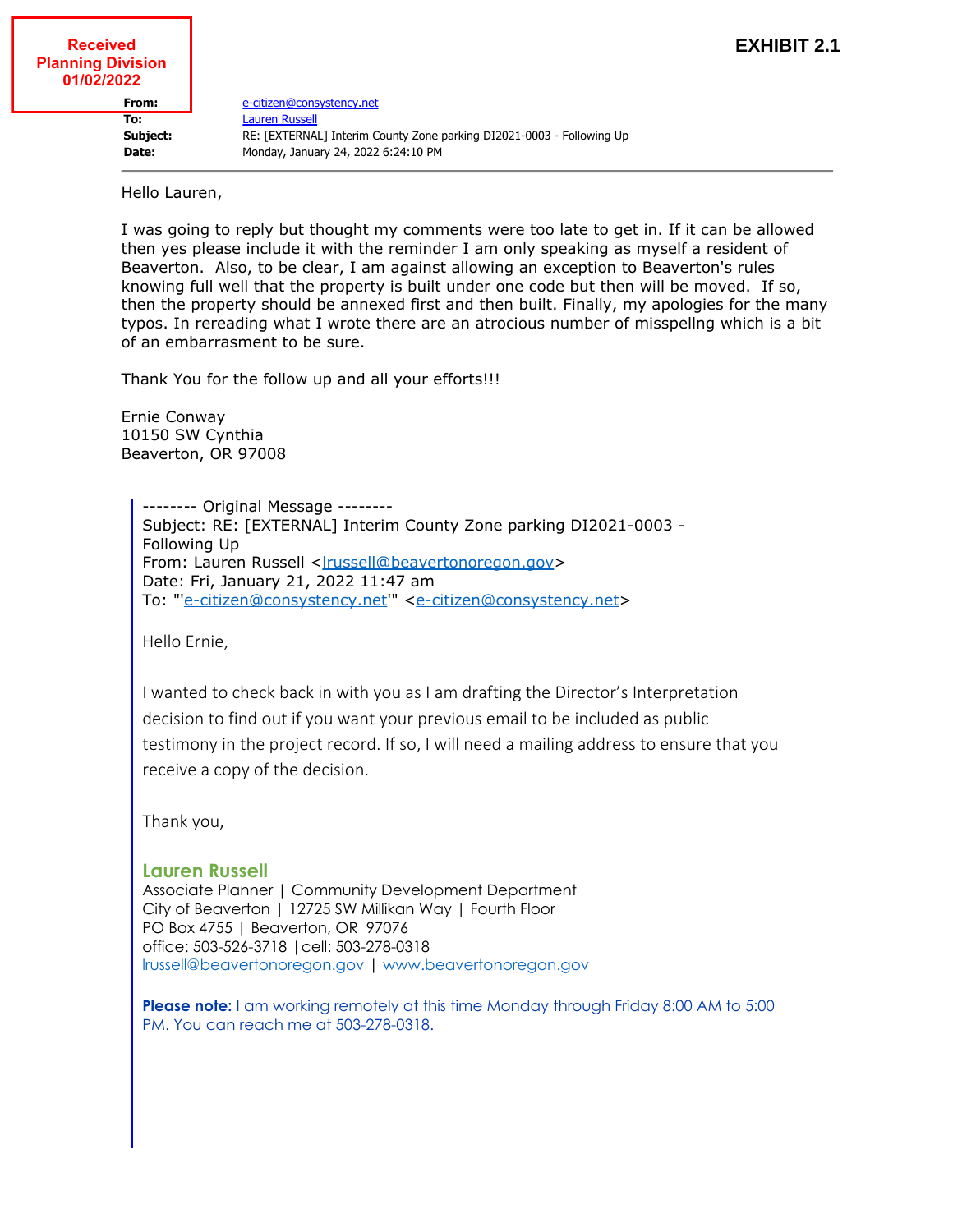

**From:** Lauren Russell **Sent:** Tuesday, January 4, 2022 10:06 AM **To:** '[e-citizen@consystency.net](mailto:e-citizen@consystency.net)' <[e-citizen@consystency.net](mailto:e-citizen@consystency.net)> **Subject:** RE: [EXTERNAL] Interim County Zone parking DI2021-0003

Hi Ernie,

If you would like to submit either your previous email or any subsequent email as public testimony for the Director's Interpretation application, please provide your mailing address. I will make sure that the testimony is added to the project record as a personal comment and not on behalf of any group.

Attached to this email, please find the applicant's submittal materials for the Director's Interpretation. These materials will also be added to the City's Development Projects website today.

The applicant applied for this Director's Interpretation to seek clarity before they annex into the city about how parking requirements will work for a site that would involve retaining the existing attached dwelling units that were permitted under the County and also constructing a new building containing attached dwelling units to be permitted under the City. Director's Interpretation applications may be submitted by anyone and do not have to be tied to a specific property.

As stated in the applicant's narrative, the applicant is requesting that the Director interpret the Development Code so that "upon and after annexation, existing lawfully established parking will become lawfully established nonconforming development, to the extent it does not conform to the City's off street parking standards in Section 60.30. Such parking may continue to rely on the applicable Washington County offstreet parking standards, but new development on site must conform to the City of Beaverton's off-street parking standards."

The applicant's property is located at 11700 SW Butner Road. In 2020 they applied for a pre-application conference for this property. I have also attached those pre-app notes for your reference.

Please let me know if you have any additional questions. The best ways to reach me are email and my work cell at 503-278-0318.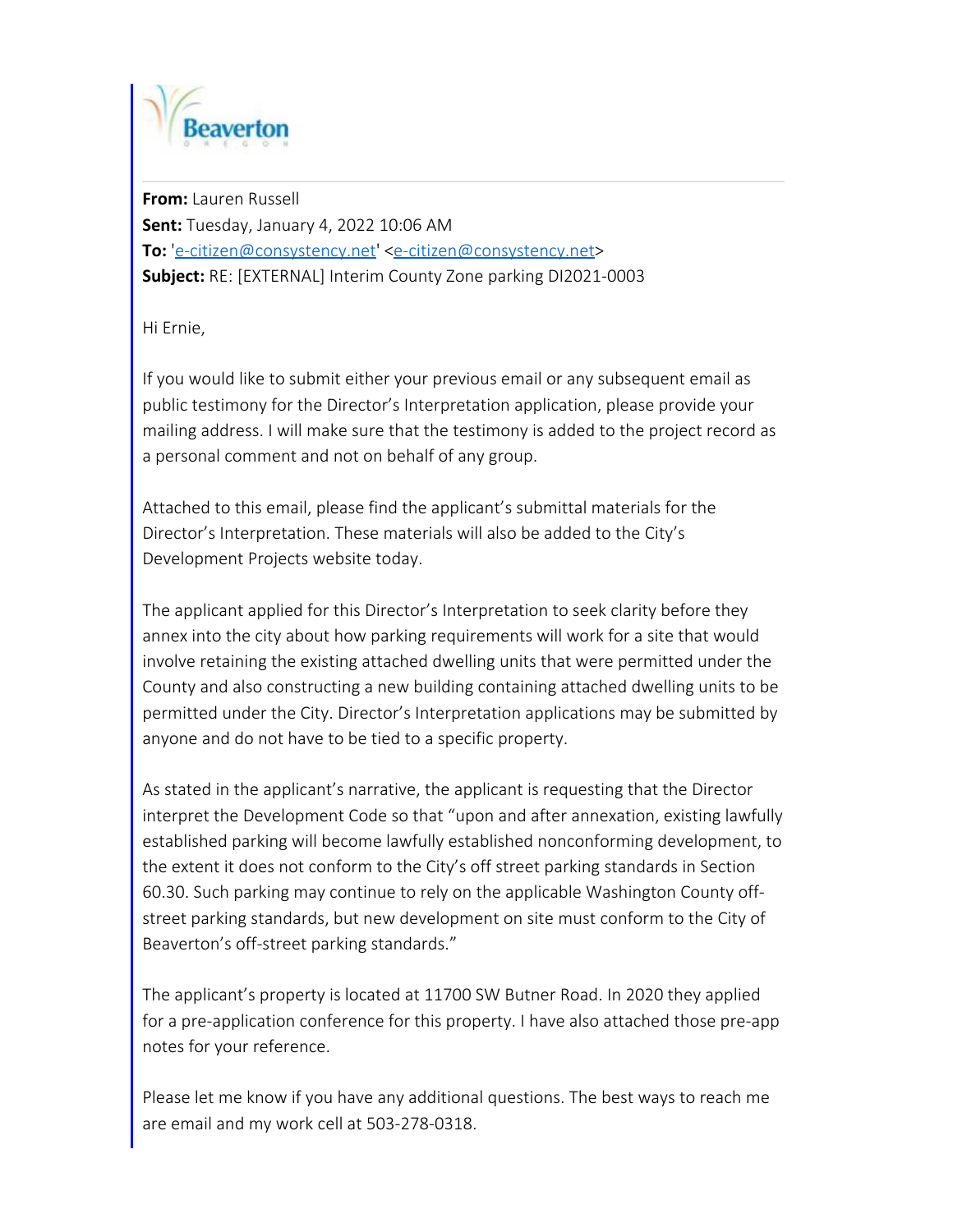Thank you,

**Lauren Russell**

Associate Planner | Community Development Department City of Beaverton | 12725 SW Millikan Way | Fourth Floor PO Box 4755 | Beaverton, OR 97076 office: 503-526-3718 |cell: 503-278-0318 [lrussell@beavertonoregon.gov](mailto:lrussell@beavertonoregon.gov) | [www.beavertonoregon.gov](http://www.beavertonoregon.gov/)

**Please note:** I am working remotely at this time Monday through Friday 8:00 AM to 5:00 PM. You can reach me at 503-278-0318.



**From:** [e-citizen@consystency.net](mailto:e-citizen@consystency.net) [<e-citizen@consystency.net](mailto:e-citizen@consystency.net)>

**Sent:** Sunday, January 2, 2022 7:42 PM

**To:** Lauren Russell <[lrussell@beavertonoregon.gov](mailto:lrussell@beavertonoregon.gov)>

**Subject:** [EXTERNAL] Interim County Zone parking DI2021-0003

**CAUTION:** This email originated from outside the City of Beaverton. Exercise caution when opening attachments or clicking links from unknown senders.

Hello Lauren,

Speaking solely for myself and not representing any group, organization, board, commission, or agency, I'm curious what I need to submit regarding DI2021-0003? The City of Beaverton notices do not typically have a lot of detail and this seems to be related to a property that is curently in unicorporated Washington County but that will be annexed by the city when the developer connects to the Beaverton Service District, but the developer does not want to have to address the annexation rules as other developers have. Is that correct?

There have been several discusssions and examples in the past few years of property in unicorporated WashCo being bought by a developer, the existing home demolished and either replaced with a single larger home that fills the entire property, or subdivided into several lots and the new construction requires connection to services or in a location that requqires annexation for road access, or service districts as part of Metro's goal to reduce that all areas inside the UGB should be annexed as a county is not designed to address municipality issues.

There is no information on where the property is or why the developer feels they are entitled to request this, but in the city's own "Your City" (January/February eidition) on page 7 you explain that with all Beaverton's growth the demand for parking is on the rise. There is a new focus on parking meters in order to enforce the issue of vehicles overstaying the time limit of a parking space.

If the city reports in their own publication that the demand for parking is on the rise and more and more on-street parking issues come before the Traffic